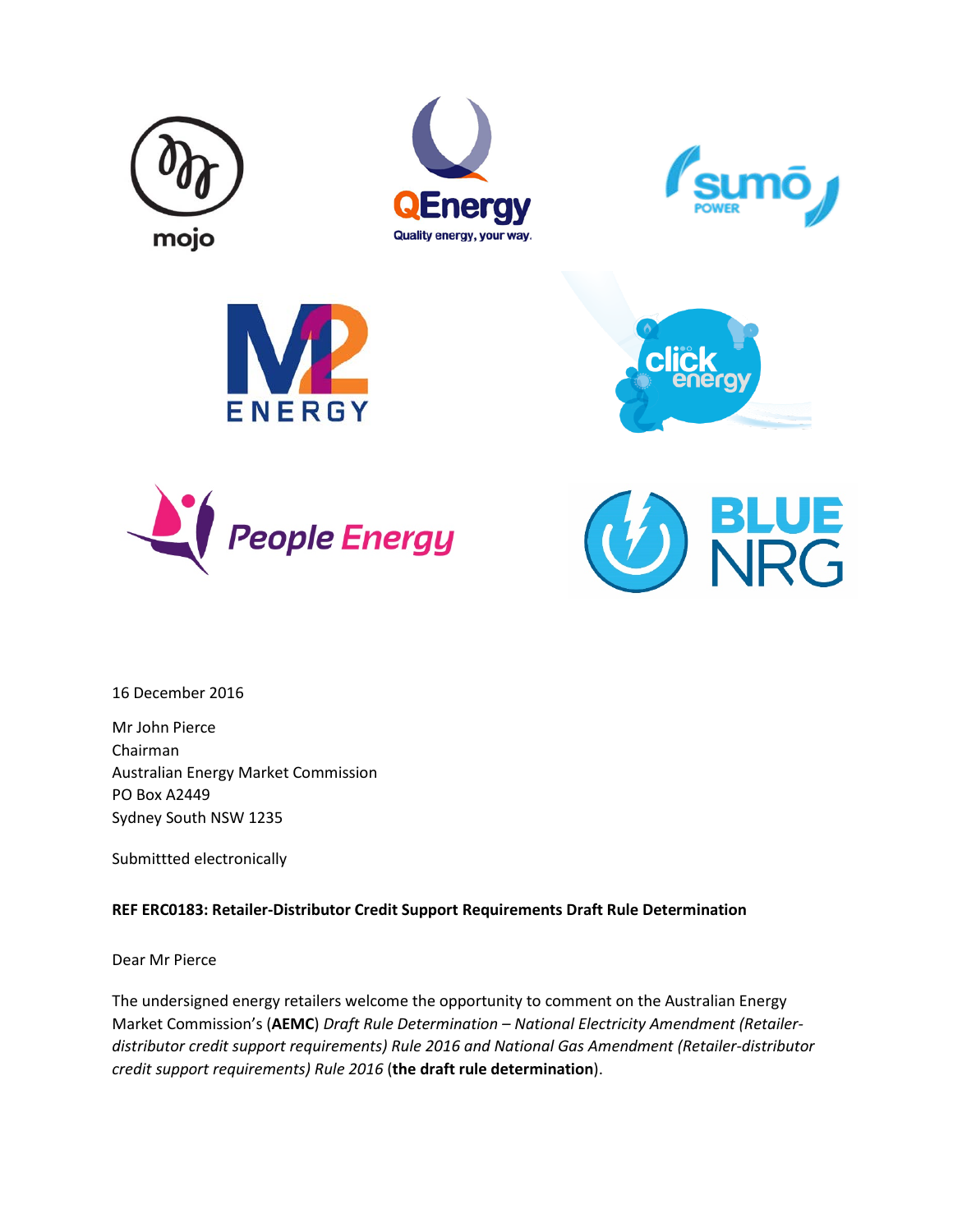We commend the AEMC's process which thoroughly investigated and assessed multiple rule change requests, and alternative options, to address the risks faced by distributors in the event of a retailer default to reach the proposed preferred rules explained in the draft rule determination. As smaller, competitive retailers operating in multiple markets and requiring relationships with numerous distributors, we believe that the AEMC's preferred rules address the concerns that we raised in previous submissions throughout the rule change process, including:

## *Minimising the impact on retail competition*

Effective retail competition is recognised by the AEMC as promoting the long-term interests of consumers. For smaller retailers, many of whom are driving competitive behavior across the National Electricity Markets (**NEM**), the proposed rule changes and options under consideration by the AEMC presented potential increased cost burdens that may have hindered retailer entry and expansion. In particular, new and innovative retailers considering market entry may have been deterred by the potential costs, which is not a desired outcome in a rapidly changing, competitive market.

The draft rule determination and preferred rules allow retailers and distributors to retain their existing credit support arrangements or substantially limits when credit support requirements may be applied under new retailer-distributor arrangements. The preferred rules provide regulatory certainty to retailers for their current operations and that market expansion will result in limited new costs, as credit support requirements will only be triggered by retailer action. This certainty should serve to foster retail competition by increasing certainty for new entrant retailers and smaller retailers seeking to expand geographically.

## *Minimising the cost impact to consumers*

Risk mitigation measures need to take into consideration the cost to effectively manage undesired events whilst not creating cost inefficiencies by over insuring for events with a low likelihood of occurring. As has been noted by the AEMC, there have been three small retailer defaults in the history of the NEM. Some of the options considered throughout this process sought to protect distributors from risk using ex-ante mechanisms would have increased obligations and on-going costs on retailers. Ultimately, such costs would be been borne by consumers.

We appreciate the AEMC's thoroughness in considering several options. However, the draft rule determination and preferred rules, by focusing on enhancement of the retailer insolvency cost passthrough, provides efficient risk mitigation mechanisms that will not increase on going costs to retailers or distributors. Whilst costs of a retailer default will still be borne by the consumer, this will be impact will be limited to the period of the recovery, and lost revenue and costs incurred by the distributor, rather than on going costs of insuring against a possible such event.

In summary, we thank the AEMC for its diligence in considering numerous options to address the risks faced by distributors in the event of a retailer default. We agree with the AEMC's conclusions in the draft rule determination that enhancement of the retailer insolvency cost pass-through is the most efficient means to ensure distributors risks are mitigated without imposing barriers to retail competition or unnecessarily increasing costs to consumers in the long terms.